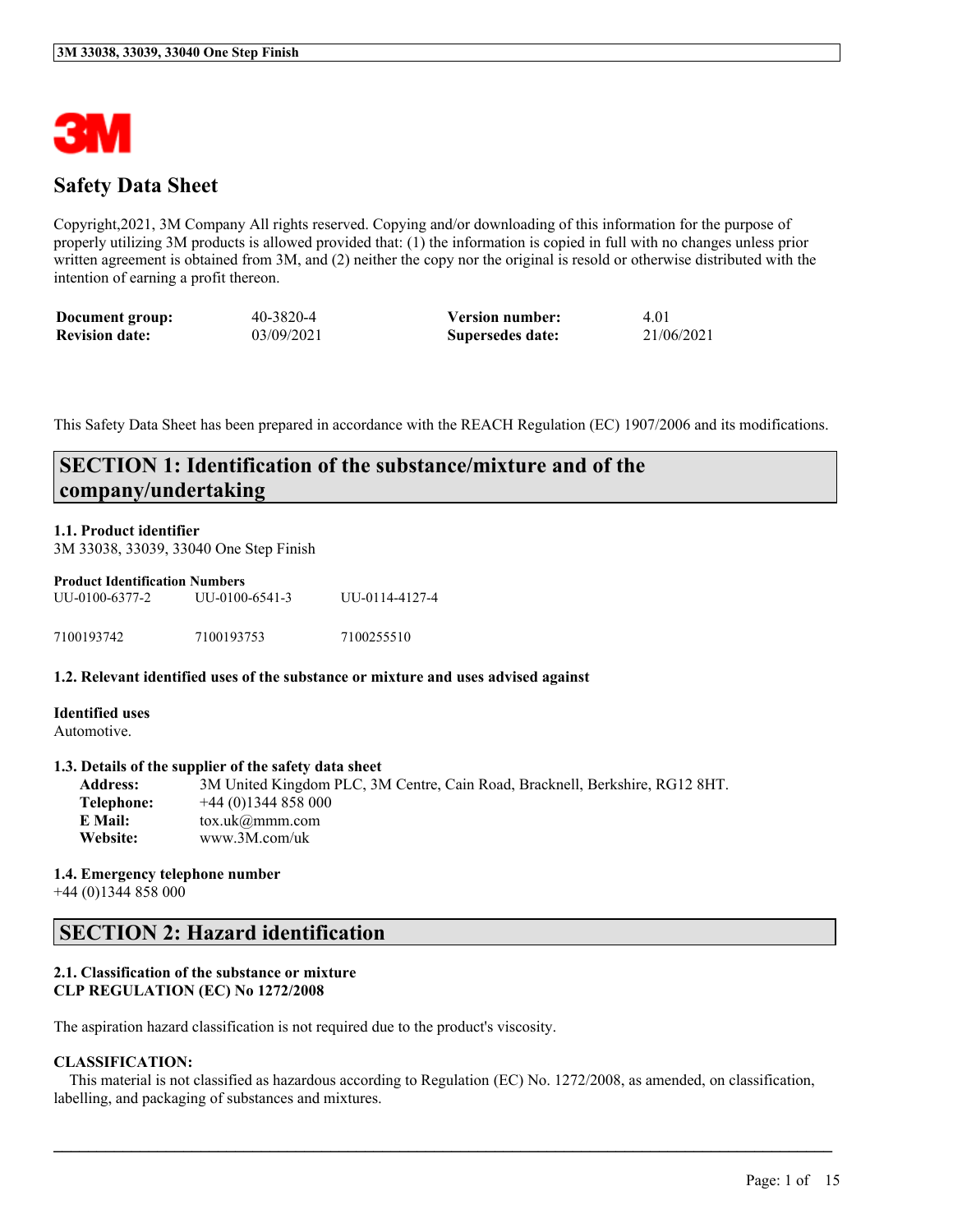**2.2. Label elements CLP REGULATION (EC) No 1272/2008** Not applicable

#### **SUPPLEMENTAL INFORMATION:**

#### **Supplemental Hazard Statements:**

EUH208 Contains 1,2-benzisothiazol-3(2H)-one. | reaction mass of: 5-chloro-2-methyl-4 isothiazolin-3-one [EC no. 247-500-7]and 2-methyl-2H-isothiazol-3-one [EC no. 220- 239-6] (3:1). May produce an allergic reaction.

**Information required per Regulation (EU) No 528/2012 on Biocidal Products:**

Contains a biocidal product (preservative): C(M)IT/MIT (3:1).

#### **2.3. Other hazards**

None known.

### **SECTION 3: Composition/information on ingredients**

#### **3.1. Substances**

Not applicable

#### **3.2. Mixtures**

| Ingredient                                                                                                                                         | Identifier(s)                                                                 | $\overline{\frac{0}{0}}$ | <b>Classification according to Regulation</b><br>(EC) No. 1272/2008 [CLP]                                                                                                                                                     |
|----------------------------------------------------------------------------------------------------------------------------------------------------|-------------------------------------------------------------------------------|--------------------------|-------------------------------------------------------------------------------------------------------------------------------------------------------------------------------------------------------------------------------|
| Non-Hazardous Ingredients                                                                                                                          | Mixture                                                                       | 70<br>$40 -$             | Substance not classified as hazardous                                                                                                                                                                                         |
| Aluminium Oxide (non-fibrous)                                                                                                                      | (CAS-No.) 1344-28-1<br>(EC-No.) 215-691-6                                     | $10 -$<br>30             | Substance with a national occupational<br>exposure limit                                                                                                                                                                      |
| Hydrocarbons, C11-C14, n-alkanes,<br>isoalkanes, cyclics, <2% aromatics                                                                            | (EC-No.) 926-141-6<br>(REACH-No.) 01-<br>2119456620-43                        | $10 -$<br>17             | Asp. Tox. 1, H304<br>EUH066                                                                                                                                                                                                   |
| White mineral oil (petroleum)                                                                                                                      | (CAS-No.) 8042-47-5<br>(EC-No.) 232-455-8<br>(REACH-No.) 01-<br>2119487078-27 | $1 - 5$                  | Asp. Tox. 1, H304                                                                                                                                                                                                             |
| 1,2-benzisothiazol-3(2H)-one                                                                                                                       | (CAS-No.) 2634-33-5<br>(EC-No.) 220-120-9                                     | ${}_{0.1}$               | Acute Tox. 4, H302<br>Skin Irrit. 2, H315<br>Eye Dam. 1, H318<br>Skin Sens. 1, H317<br>Aquatic Acute 1, H400, M=10                                                                                                            |
| reaction mass of: 5-chloro-2-methyl-4-<br>isothiazolin-3-one [EC no. 247-500-<br>7] and 2-methyl-2H-isothiazol-3-one [EC<br>no. 220-239-6] $(3:1)$ | (CAS-No.) 55965-84-9<br>(EC-No.) 911-418-6                                    | ${}< 0.0015$             | <b>EUH071</b><br>Acute Tox. 3, H301<br>Skin Corr. 1C, H314<br>Eye Dam. 1, H318<br>Skin Sens. 1A, H317<br>Aquatic Acute 1, H400, M=100<br>Aquatic Chronic 1, H410, M=100<br>Nota B<br>Acute Tox. 2, H330<br>Acute Tox. 2, H310 |

Any entry in the Identifier(s) column that begins with the numbers 6, 7, 8, or 9 are a Provisional List Number provided by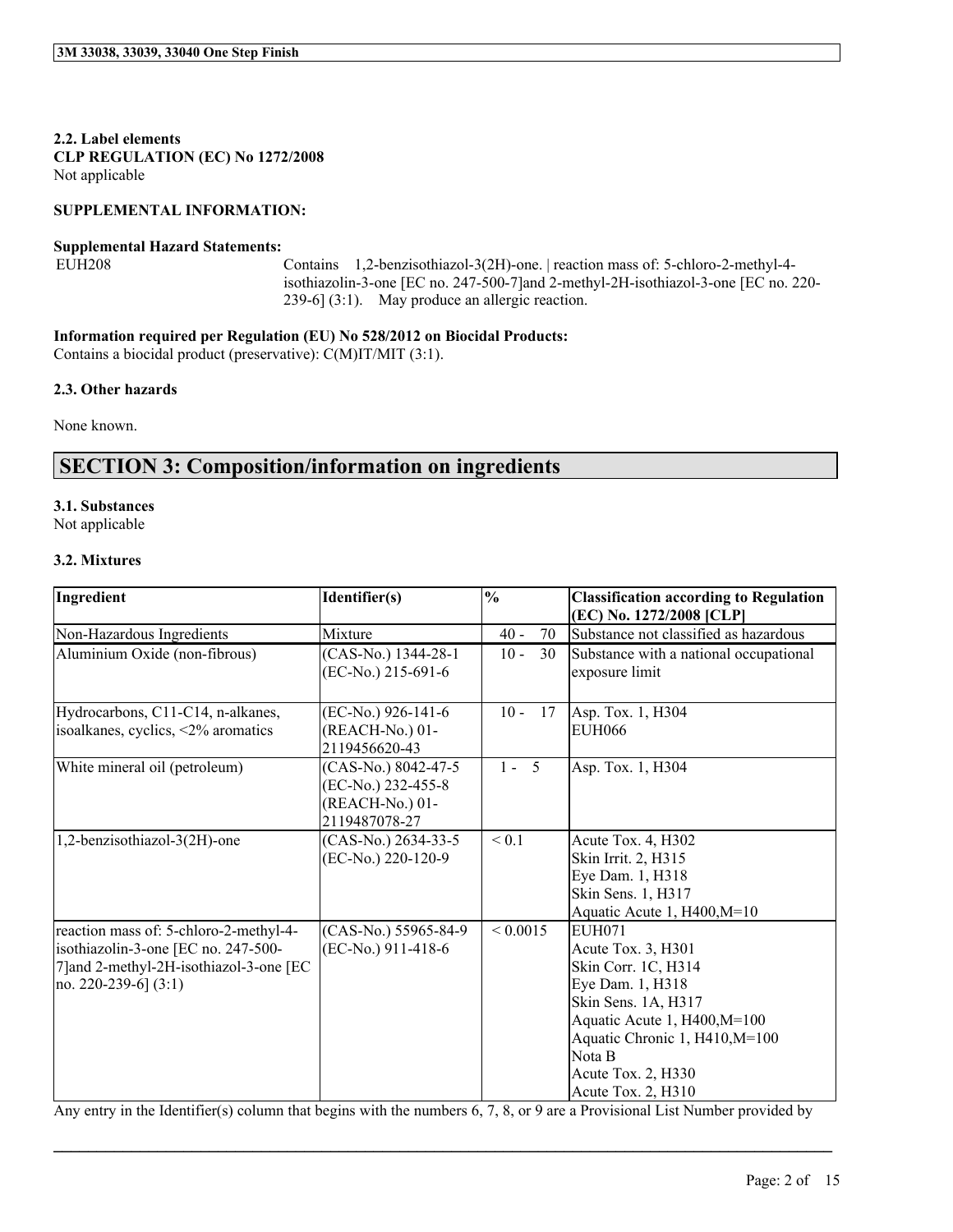ECHA pending publication of the official EC Inventory Number for the substance. Please see section 16 for the full text of any H statements referred to in this section

#### **Specific Concentration Limits**

| Ingredient                                                                                                                                                                | Identifier(s)                                  | <b>Specific Concentration Limits</b>                                                                                                                                                                             |
|---------------------------------------------------------------------------------------------------------------------------------------------------------------------------|------------------------------------------------|------------------------------------------------------------------------------------------------------------------------------------------------------------------------------------------------------------------|
| 1,2-benzisothiazol-3(2H)-one                                                                                                                                              | $(CAS-N0)$ 2634-33-5<br>$ (EC-N0, 220-120-9) $ | $(C \ge 0.05\%)$ Skin Sens. 1, H317                                                                                                                                                                              |
| reaction mass of: 5-chloro-2-methyl-4-<br>isothiazolin-3-one [EC no. 247-500-7] and $2-$ (EC-No.) 911-418-6<br>methyl-2H-isothiazol-3-one [EC no. 220-<br>$[239-6] (3:1)$ | $(CAS-N0)$ 55965-84-9                          | $(C \ge 0.6\%)$ Skin Corr. 1C, H314<br>$(0.06\% = < C < 0.6\%)$ Skin Irrit. 2, H315<br>$(C \ge 0.6\%)$ Eye Dam. 1, H318<br>$(0.06\% = < C < 0.6\%)$ Eye Irrit. 2, H319<br>$(C \ge 0.0015\%)$ Skin Sens. 1A, H317 |

For information on ingredient occupational exposure limits or PBT or vPvB status, see sections 8 and 12 of this SDS

### **SECTION 4: First aid measures**

#### **4.1. Description of first aid measures**

#### **Inhalation**

No need for first aid is anticipated.

#### **Skin contact**

Wash with soap and water. If signs/symptoms develop, get medical attention.

#### **Eye contact**

No need for first aid is anticipated.

#### **If swallowed**

Rinse mouth. If you feel unwell, get medical attention.

#### **4.2. Most important symptoms and effects, both acute and delayed**

No critical symptoms or effects. See Section 11.1, information on toxicological effects.

#### **4.3. Indication of any immediate medical attention and special treatment required** Not applicable.

### **SECTION 5: Fire-fighting measures**

#### **5.1. Extinguishing media**

In case of fire: Use a fire fighting agent suitable for ordinary combustible material such as water or foam to extinguish.

 $\mathcal{L}_\mathcal{L} = \mathcal{L}_\mathcal{L} = \mathcal{L}_\mathcal{L} = \mathcal{L}_\mathcal{L} = \mathcal{L}_\mathcal{L} = \mathcal{L}_\mathcal{L} = \mathcal{L}_\mathcal{L} = \mathcal{L}_\mathcal{L} = \mathcal{L}_\mathcal{L} = \mathcal{L}_\mathcal{L} = \mathcal{L}_\mathcal{L} = \mathcal{L}_\mathcal{L} = \mathcal{L}_\mathcal{L} = \mathcal{L}_\mathcal{L} = \mathcal{L}_\mathcal{L} = \mathcal{L}_\mathcal{L} = \mathcal{L}_\mathcal{L}$ 

#### **5.2. Special hazards arising from the substance or mixture**

None inherent in this product.

#### **Hazardous Decomposition or By-Products**

**Substance Condition**

#### **5.3. Advice for fire-fighters**

Carbon monoxide During combustion. Carbon dioxide. During combustion.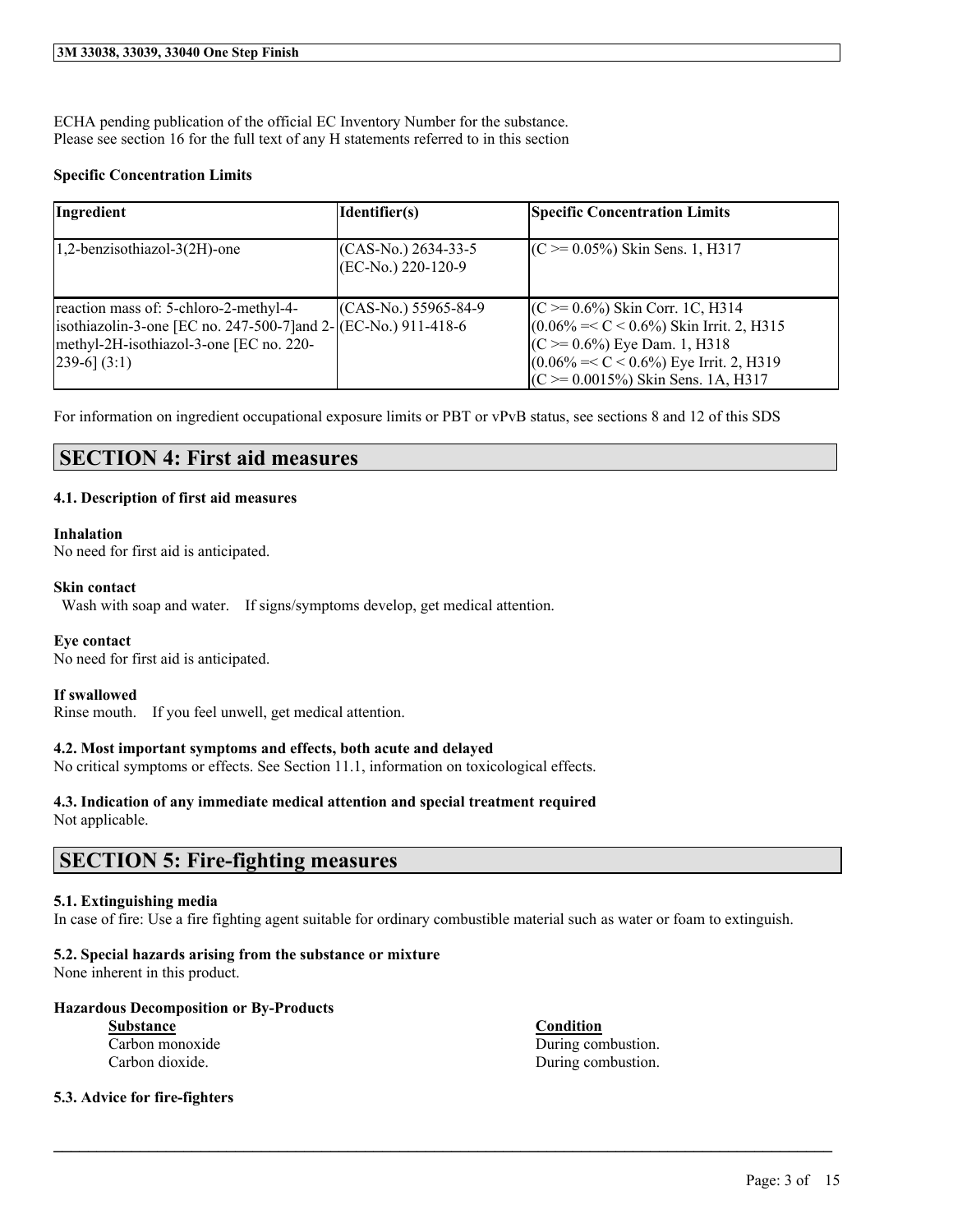#### **3M 33038, 33039, 33040 One Step Finish**

Wear full protective clothing, including helmet, self-contained, positive pressure or pressure demand breathing apparatus, bunker coat and pants, bands around arms, waist and legs, face mask, and protective covering for exposed areas of the head.

### **SECTION 6: Accidental release measures**

#### **6.1. Personal precautions, protective equipment and emergency procedures**

Ventilate the area with fresh air. For large spill, or spills in confined spaces, provide mechanical ventilation to disperse or exhaust vapours, in accordance with good industrial hygiene practice. Refer to other sections of this SDS for information regarding physical and health hazards, respiratory protection, ventilation, and personal protective equipment.

#### **6.2. Environmental precautions**

Avoid release to the environment. For larger spills, cover drains and build dykes to prevent entry into sewer systems or bodies of water.

#### **6.3. Methods and material for containment and cleaning up**

Contain spill. Working from around the edges of the spill inward, cover with bentonite, vermiculite, or commercially available inorganic absorbent material. Mix in sufficient absorbent until it appears dry. Remember, adding an absorbent material does not remove a physical, health, or environmental hazard. Collect as much of the spilled material as possible. Place in a closed container approved for transportation by appropriate authorities. Seal the container. Dispose of collected material as soon as possible.

#### **6.4. Reference to other sections**

Refer to Section 8 and Section 13 for more information

### **SECTION 7: Handling and storage**

#### **7.1. Precautions for safe handling**

Avoid eye contact. Avoid breathing of dust created by cutting, sanding, grinding or machining. Do not eat, drink or smoke when using this product. Wash thoroughly after handling. Avoid release to the environment.

#### **7.2. Conditions for safe storage including any incompatibilities**

No special storage requirements.

#### **7.3. Specific end use(s)**

See information in Section 7.1 and 7.2 for handling and storage recommendations. See Section 8 for exposure controls and personal protection recommendations.

### **SECTION 8: Exposure controls/personal protection**

#### **8.1 Control parameters**

#### **Occupational exposure limits**

If a component is disclosed in section 3 but does not appear in the table below, an occupational exposure limit is not available for the component.

 $\mathcal{L}_\mathcal{L} = \mathcal{L}_\mathcal{L} = \mathcal{L}_\mathcal{L} = \mathcal{L}_\mathcal{L} = \mathcal{L}_\mathcal{L} = \mathcal{L}_\mathcal{L} = \mathcal{L}_\mathcal{L} = \mathcal{L}_\mathcal{L} = \mathcal{L}_\mathcal{L} = \mathcal{L}_\mathcal{L} = \mathcal{L}_\mathcal{L} = \mathcal{L}_\mathcal{L} = \mathcal{L}_\mathcal{L} = \mathcal{L}_\mathcal{L} = \mathcal{L}_\mathcal{L} = \mathcal{L}_\mathcal{L} = \mathcal{L}_\mathcal{L}$ 

| Ingredient                    | <b>CAS Nbr</b> | Agency |
|-------------------------------|----------------|--------|
| Aluminium Oxide (non-fibrous) | 1344-28-1      | UK HSC |

TWA(as respirable dust):4 mg/m3;TWA(as inhalable dust):10 mg/m3

**Industrial Comments CAS Additional comments** 

UK HSC : UK Health and Safety Commission TWA: Time-Weighted-Average STEL: Short Term Exposure Limit CEIL: Ceiling

#### **Biological limit values**

No biological limit values exist for any of the components listed in Section 3 of this safety data sheet.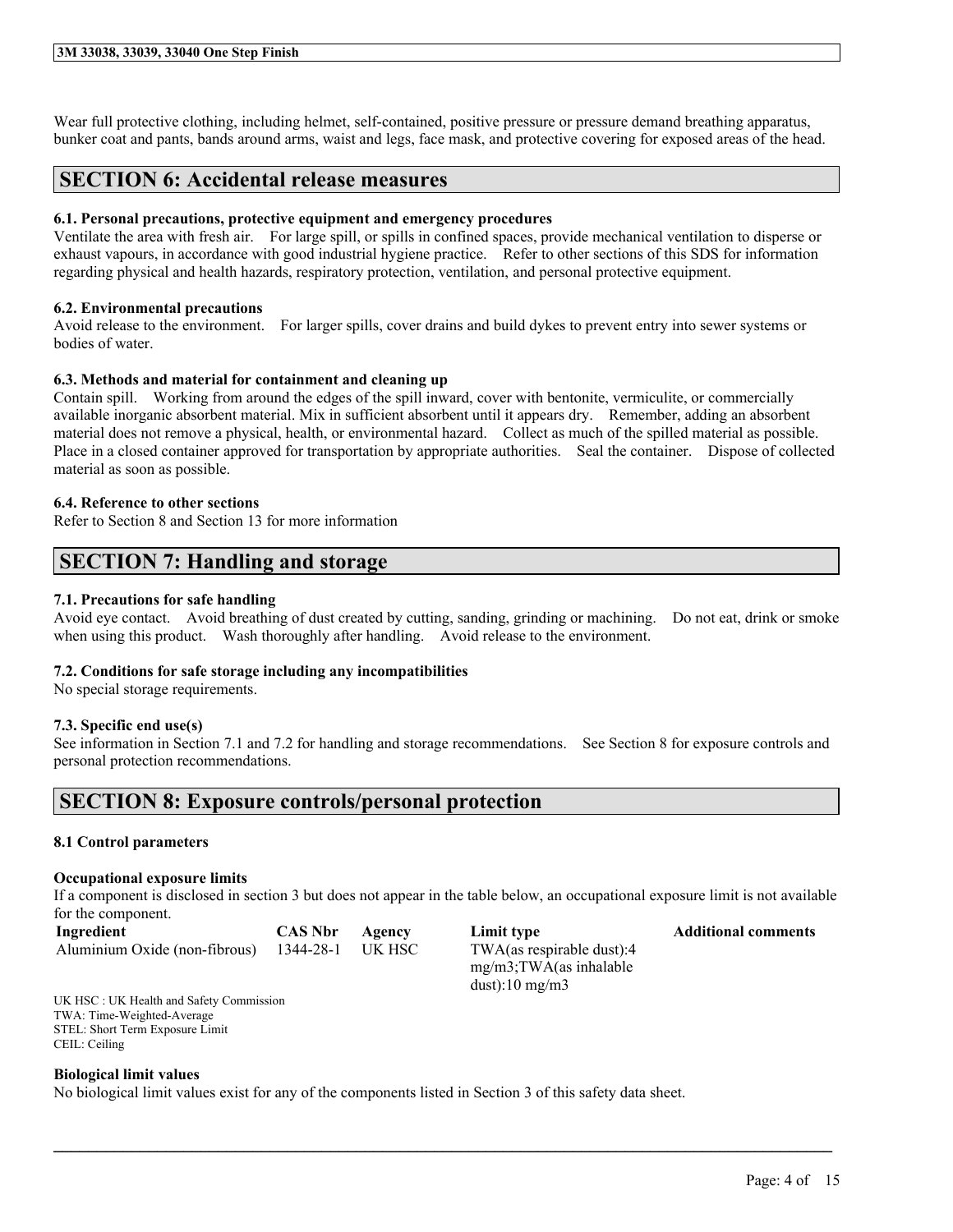**Recommended monitoring procedures:**Information on recommended monitoring procedures can be obtained from UK **HSC** 

#### **8.2. Exposure controls**

#### **8.2.1. Engineering controls**

Use general dilution ventilation and/or local exhaust ventilation to control airborne exposures to below relevant Exposure Limits and/or control dust/fume/gas/mist/vapours/spray. If ventilation is not adequate, use respiratory protection equipment.

#### **8.2.2. Personal protective equipment (PPE)**

#### **Eye/face protection**

None required.

#### **Skin/hand protection**

No chemical protective gloves are required.

#### **Respiratory protection**

None required.

### **SECTION 9: Physical and chemical properties**

#### **9.1. Information on basic physical and chemical properties**

| <b>Physical state</b>                         | Liquid                                 |
|-----------------------------------------------|----------------------------------------|
| <b>Specific Physical Form:</b>                | Emulsion.                              |
| Colour                                        | Purple                                 |
| Odor                                          | No data available.                     |
| <b>Odour threshold</b>                        | No data available.                     |
| Melting point/freezing point                  | No data available.                     |
| Boiling point/boiling range                   | No data available.                     |
| <b>Flammability (solid, gas)</b>              | Not applicable.                        |
| <b>Flammable Limits(LEL)</b>                  | No data available.                     |
| <b>Flammable Limits(UEL)</b>                  | No data available.                     |
| <b>Flash point</b>                            | No data available.                     |
| <b>Autoignition temperature</b>               | No data available.                     |
| <b>Decomposition temperature</b>              | No data available.                     |
| pН                                            |                                        |
| <b>Kinematic Viscosity</b>                    | $18,182 - 63,636$ mm <sup>2</sup> /sec |
| <b>Water solubility</b>                       | No data available.                     |
| Solubility- non-water                         | No data available.                     |
| <b>Partition coefficient: n-octanol/water</b> | No data available.                     |
| Vapour pressure                               | No data available.                     |
| <b>Density</b>                                | 1.1 g/ml $[Details.]$                  |
| <b>Relative density</b>                       | No data available.                     |
| <b>Relative Vapor Density</b>                 | No data available.                     |
| 9.2. Other information                        |                                        |

**9.2.2 Other safety characteristics EU Volatile Organic Compounds** *No data available.* **Evaporation rate** *No data available.*

 $\mathcal{L}_\mathcal{L} = \mathcal{L}_\mathcal{L} = \mathcal{L}_\mathcal{L} = \mathcal{L}_\mathcal{L} = \mathcal{L}_\mathcal{L} = \mathcal{L}_\mathcal{L} = \mathcal{L}_\mathcal{L} = \mathcal{L}_\mathcal{L} = \mathcal{L}_\mathcal{L} = \mathcal{L}_\mathcal{L} = \mathcal{L}_\mathcal{L} = \mathcal{L}_\mathcal{L} = \mathcal{L}_\mathcal{L} = \mathcal{L}_\mathcal{L} = \mathcal{L}_\mathcal{L} = \mathcal{L}_\mathcal{L} = \mathcal{L}_\mathcal{L}$ 

### **SECTION 10: Stability and reactivity**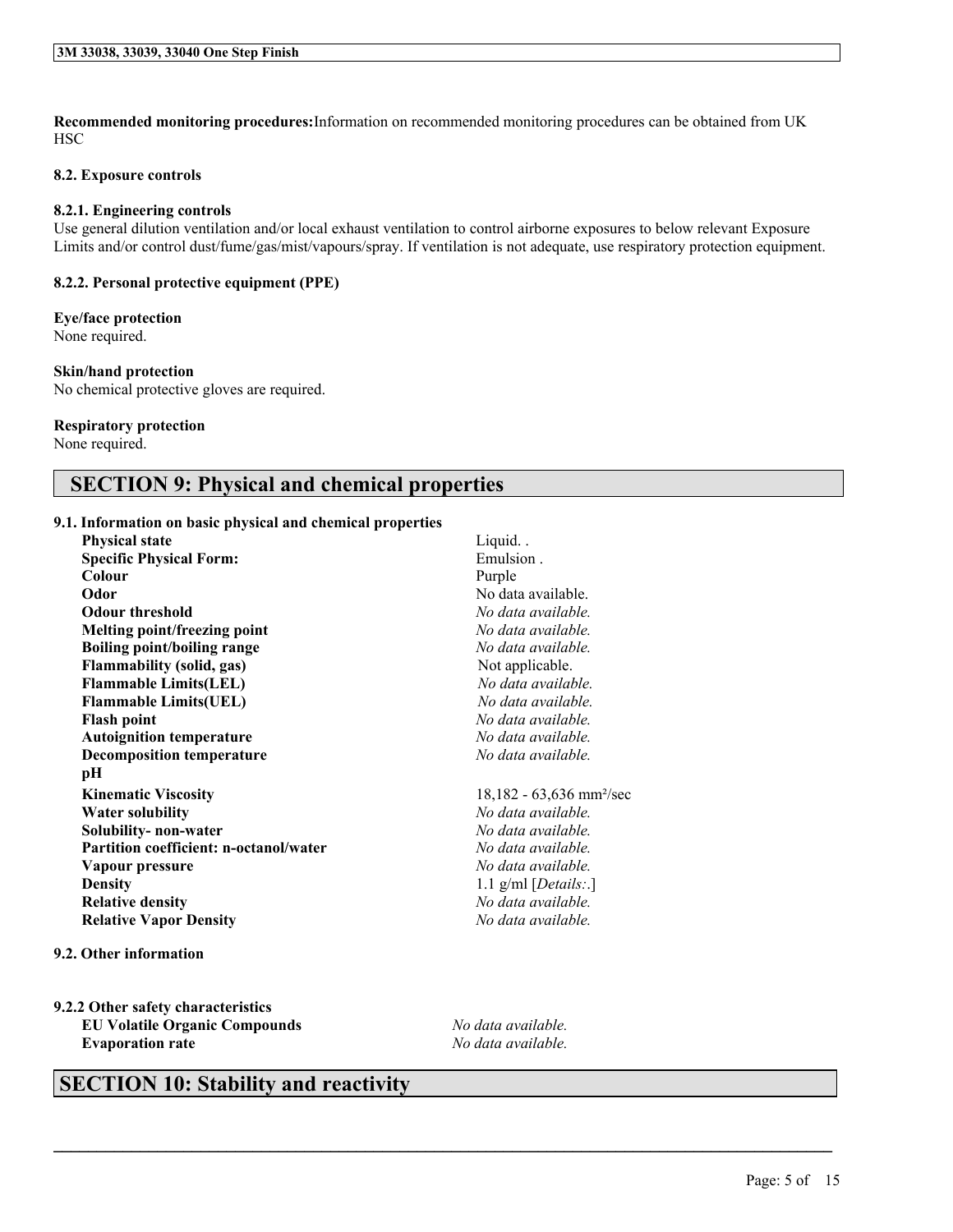#### **10.1 Reactivity** This material is considered to be non reactive under normal use conditions

**10.2 Chemical stability** Stable. .

**10.3 Possibility of hazardous reactions** Hazardous polymerisation will not occur. .

**10.4 Conditions to avoid** None known.

**10.5 Incompatible materials** None known.

**10.6 Hazardous decomposition products Substance Condition**

None known.

Refer to section 5.2 for hazardous decomposition products during combustion.

## **SECTION 11: Toxicological information**

The information below may not agree with the EU material classification in Section 2 and/or the ingredient classifications in Section 3 if specific ingredient classifications are mandated by a competent authority. In addition, statements and data presented in Section 11 are based on UN GHS calculation rules and classifications derived from **internal hazard assessments.**

**11.1. Information on hazard classes as defined in Regulation (EC) No 1272/2008**

**Signs and Symptoms of Exposure**

Based on test data and/or information on the components, this material may produce the following health effects:

#### **Inhalation**

No health effects are expected.

#### **Skin contact**

Prolonged or repeated exposure may cause: Dermal Defatting: Signs/symptoms may include localized redness, itching, drying and cracking of skin.

#### **Eye contact**

Contact with the eyes during product use is not expected to result in significant irritation.

#### **Ingestion**

Gastrointestinal irritation: Signs/symptoms may include abdominal pain, stomach upset, nausea, vomiting and diarrhoea.

#### **Toxicological Data**

If a component is disclosed in section 3 but does not appear in a table below, either no data are available for that endpoint or the data are not sufficient for classification.

#### **Acute Toxicity**

| <b>Name</b>              | Route       | <b>Species</b> | $\mathbf{v}$<br>√alue                                           |
|--------------------------|-------------|----------------|-----------------------------------------------------------------|
| . product<br>Overall<br> | Inhalation- |                | 50ء<br>l mg∕<br>calculated<br>N0<br>data available <sup>.</sup> |
|                          | apour(4     |                |                                                                 |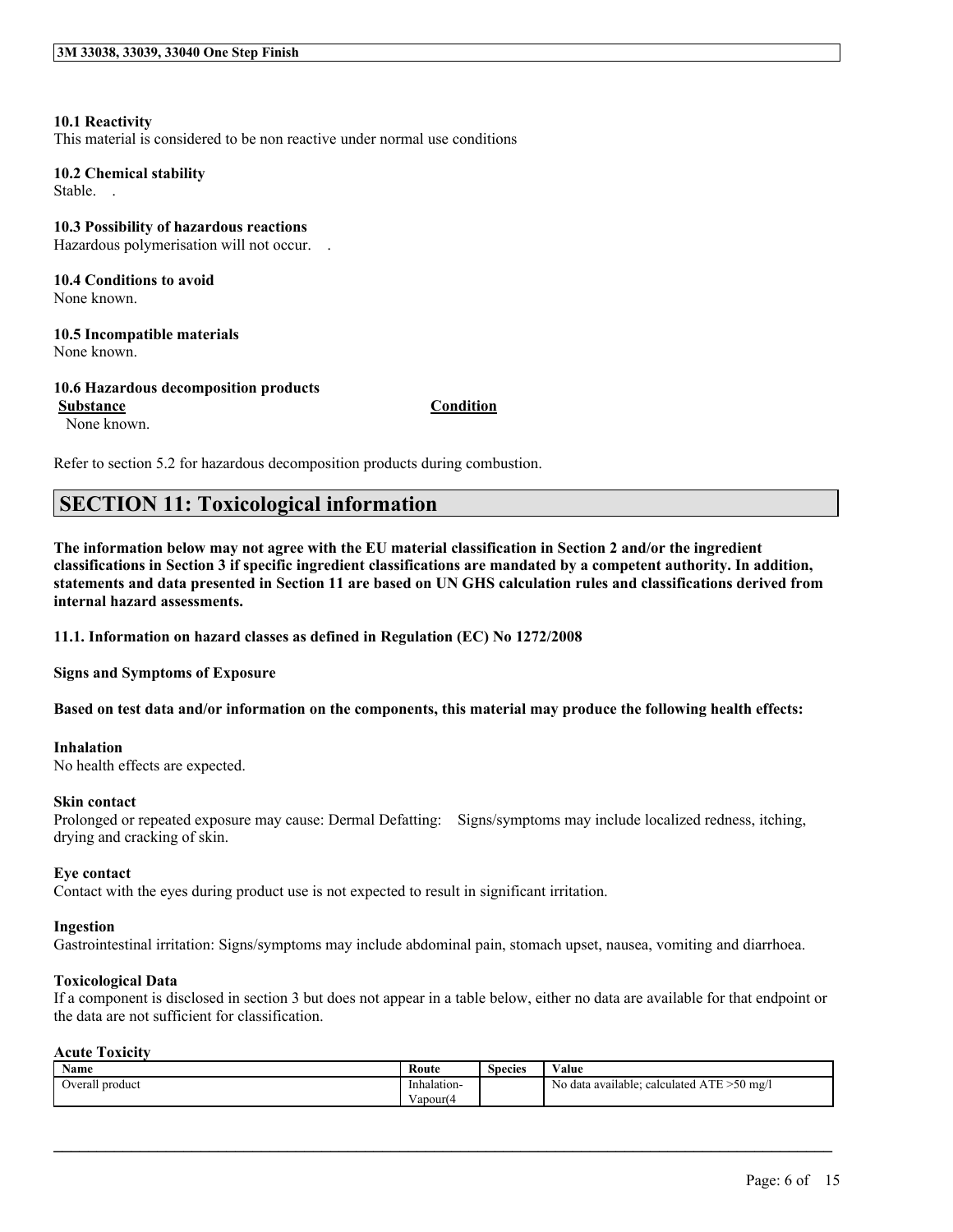|                                                                                                                                                                                       | hr)                                   |                                   |                                                        |
|---------------------------------------------------------------------------------------------------------------------------------------------------------------------------------------|---------------------------------------|-----------------------------------|--------------------------------------------------------|
| Overall product                                                                                                                                                                       | Ingestion                             |                                   | No data available; calculated $ATE > 5,000$ mg/kg      |
| Hydrocarbons, C11-C14, n-alkanes, isoalkanes, cyclics, <2%<br>aromatics                                                                                                               | Inhalation-<br>Vapour                 | Professio<br>nal<br>judgeme<br>nt | LC50 estimated to be 20 - 50 mg/l                      |
| Hydrocarbons, C11-C14, n-alkanes, isoalkanes, cyclics, <2%<br>aromatics                                                                                                               | Dermal                                | Rabbit                            | $LD50 > 5,000$ mg/kg                                   |
| Hydrocarbons, C11-C14, n-alkanes, isoalkanes, cyclics, <2%<br>aromatics                                                                                                               | Ingestion                             | Rat                               | $LD50 > 5,000$ mg/kg                                   |
| Aluminium Oxide (non-fibrous)                                                                                                                                                         | Dermal                                |                                   | $\overline{\text{LD50}}$ estimated to be > 5,000 mg/kg |
| Aluminium Oxide (non-fibrous)                                                                                                                                                         | Inhalation-<br>Dust/Mist<br>(4 hours) | Rat                               | $LC50 > 2.3$ mg/l                                      |
| Aluminium Oxide (non-fibrous)                                                                                                                                                         | Ingestion                             | Rat                               | $LD50 > 5,000$ mg/kg                                   |
| White mineral oil (petroleum)                                                                                                                                                         | Dermal                                | Rabbit                            | $LD50 > 2,000$ mg/kg                                   |
| White mineral oil (petroleum)                                                                                                                                                         | Ingestion                             | Rat                               | $LD50 > 5.000$ mg/kg                                   |
| 1,2-benzisothiazol-3(2H)-one                                                                                                                                                          | Dermal                                | Rat                               | $LD50 > 2,000$ mg/kg                                   |
| 1,2-benzisothiazol-3(2H)-one                                                                                                                                                          | Ingestion                             | Rat                               | LD50<br>$454 \text{ mg/kg}$                            |
| reaction mass of: 5-chloro-2-methyl-4-isothiazolin-3-one [EC no.<br>247-500-7] and 2-methyl-2H-isothiazol-3-one [EC no. 220-239-6]<br>(3:1)                                           | Dermal                                | Rabbit                            | 87 mg/kg<br>LD50                                       |
| reaction mass of: 5-chloro-2-methyl-4-isothiazolin-3-one [EC no.<br>247-500-7]and 2-methyl-2H-isothiazol-3-one [EC no. 220-239-6]<br>(3:1)                                            | Inhalation-<br>Dust/Mist<br>(4 hours) | Rat                               | $0.33$ mg/l<br>LC50                                    |
| reaction mass of: 5-chloro-2-methyl-4-isothiazolin-3-one [EC no.<br>247-500-7] and 2-methyl-2H-isothiazol-3-one [EC no. 220-239-6]<br>(3:1)<br>the company's company's com-<br>$\sim$ | Ingestion                             | Rat                               | LD50<br>$40 \text{ mg/kg}$                             |

 $\overline{ATE}$  = acute toxicity estimate

#### **Skin Corrosion/Irritation**

| Name                                                                           | <b>Species</b> | Value                     |
|--------------------------------------------------------------------------------|----------------|---------------------------|
|                                                                                |                |                           |
| Hydrocarbons, C11-C14, n-alkanes, isoalkanes, cyclics, $\langle 2\%$ aromatics | Rabbit         | Minimal irritation        |
| Aluminium Oxide (non-fibrous)                                                  | Rabbit         | No significant irritation |
| White mineral oil (petroleum)                                                  | Rabbit         | No significant irritation |
| 1.2-benzisothiazol-3(2H)-one                                                   | Rabbit         | No significant irritation |
| reaction mass of: 5-chloro-2-methyl-4-isothiazolin-3-one [EC no. 247-500-7]and | Rabbit         | Corrosive                 |
| 2-methyl-2H-isothiazol-3-one [EC no. 220-239-6] (3:1)                          |                |                           |

#### **Serious Eye Damage/Irritation**

| Name                                                                                                                                     | <b>Species</b> | Value                     |
|------------------------------------------------------------------------------------------------------------------------------------------|----------------|---------------------------|
|                                                                                                                                          |                |                           |
| Hydrocarbons, C11-C14, n-alkanes, isoalkanes, cyclics, $\leq 2\%$ aromatics                                                              | Rabbit         | Mild irritant             |
| Aluminium Oxide (non-fibrous)                                                                                                            | Rabbit         | No significant irritation |
| White mineral oil (petroleum)                                                                                                            | Rabbit         | Mild irritant             |
| 1,2-benzisothiazol-3(2H)-one                                                                                                             | Rabbit         | Corrosive                 |
| reaction mass of: 5-chloro-2-methyl-4-isothiazolin-3-one [EC no. 247-500-7] and<br>2-methyl-2H-isothiazol-3-one [EC no. 220-239-6] (3:1) | Rabbit         | Corrosive                 |

#### **Skin Sensitisation**

| Name                                                                            | <b>Species</b> | Value          |
|---------------------------------------------------------------------------------|----------------|----------------|
|                                                                                 |                |                |
| Hydrocarbons, C11-C14, n-alkanes, isoalkanes, cyclics, $\langle 2\%$ aromatics  | Guinea         | Not classified |
|                                                                                 | pig            |                |
| White mineral oil (petroleum)                                                   | Guinea         | Not classified |
|                                                                                 | pig            |                |
| 1,2-benzisothiazol-3(2H)-one                                                    | Guinea         | Sensitising    |
|                                                                                 | pig            |                |
| reaction mass of: 5-chloro-2-methyl-4-isothiazolin-3-one [EC no. 247-500-7] and | Human          | Sensitising    |
| 2-methyl-2H-isothiazol-3-one [EC no. 220-239-6] (3:1)                           | and            |                |
|                                                                                 | animal         |                |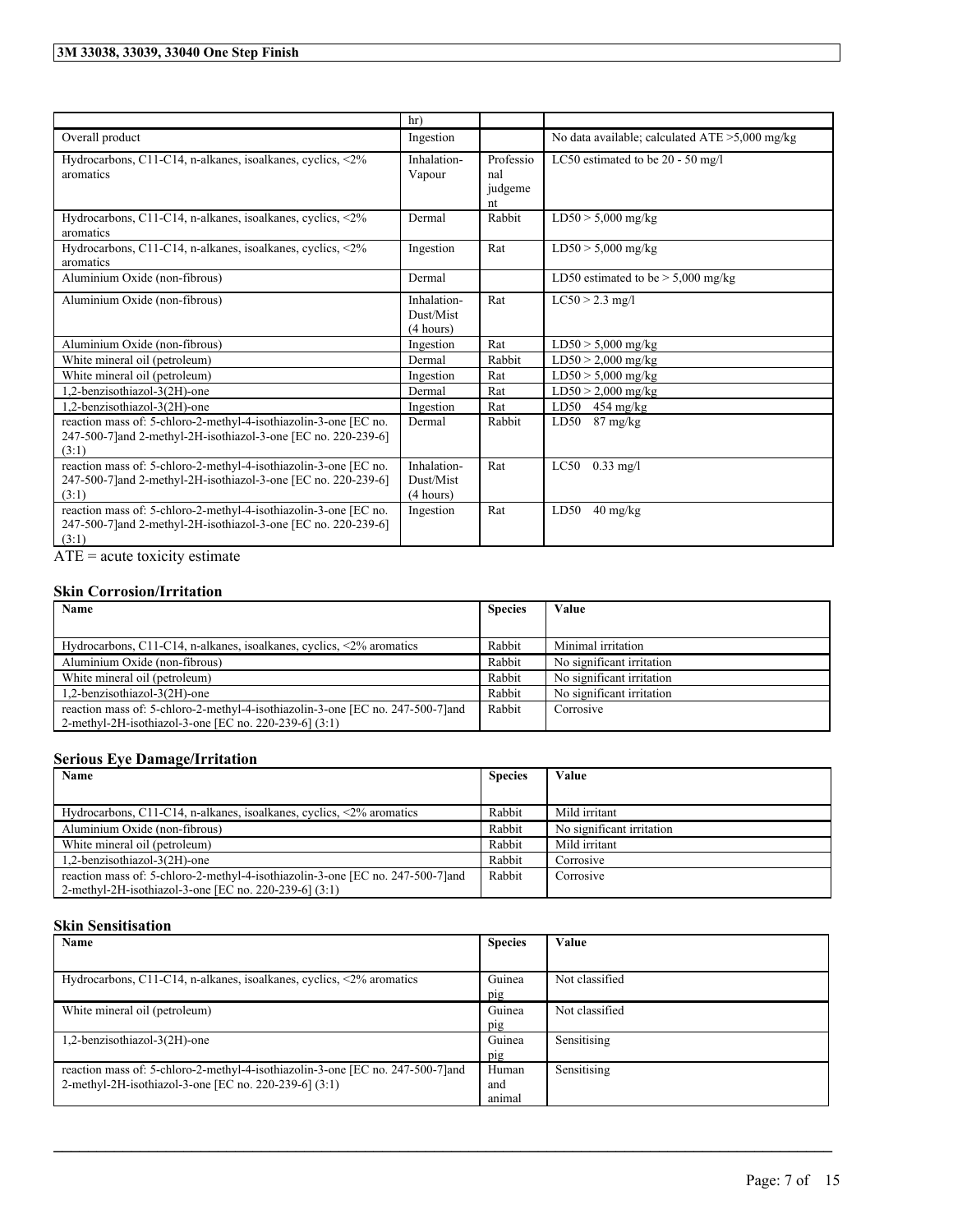### **Photosensitisation**

| Name                                                                            | <b>Species</b> | Value           |
|---------------------------------------------------------------------------------|----------------|-----------------|
| reaction mass of: 5-chloro-2-methyl-4-isothiazolin-3-one [EC no. 247-500-7] and | Human          | Not sensitising |
| 2-methyl-2H-isothiazol-3-one [EC no. 220-239-6] (3:1)                           | and            |                 |
|                                                                                 | anımal         |                 |

#### **Respiratory Sensitisation**

For the component/components, either no data is currently available or the data is not sufficient for classification.

#### **Germ Cell Mutagenicity**

| <b>Name</b>                                                                     | Route    | <b>Value</b>                                   |
|---------------------------------------------------------------------------------|----------|------------------------------------------------|
|                                                                                 |          |                                                |
| Hydrocarbons, C11-C14, n-alkanes, isoalkanes, cyclics, $\langle 2\%$ aromatics  | In Vitro | Not mutagenic                                  |
| Hydrocarbons, C11-C14, n-alkanes, isoalkanes, cyclics, <2% aromatics            | In vivo  | Not mutagenic                                  |
| Aluminium Oxide (non-fibrous)                                                   | In Vitro | Not mutagenic                                  |
| White mineral oil (petroleum)                                                   | In Vitro | Not mutagenic                                  |
| 1,2-benzisothiazol-3(2H)-one                                                    | In vivo  | Not mutagenic                                  |
| 1,2-benzisothiazol-3(2H)-one                                                    | In Vitro | Some positive data exist, but the data are not |
|                                                                                 |          | sufficient for classification                  |
| reaction mass of: 5-chloro-2-methyl-4-isothiazolin-3-one [EC no. 247-500-7] and | In vivo  | Not mutagenic                                  |
| 2-methyl-2H-isothiazol-3-one [EC no. 220-239-6] (3:1)                           |          |                                                |
| reaction mass of: 5-chloro-2-methyl-4-isothiazolin-3-one [EC no. 247-500-7] and | In Vitro | Some positive data exist, but the data are not |
| 2-methyl-2H-isothiazol-3-one [EC no. 220-239-6] (3:1)                           |          | sufficient for classification                  |

#### **Carcinogenicity**

| Name                                                                         | Route      | <b>Species</b> | Value            |
|------------------------------------------------------------------------------|------------|----------------|------------------|
| Hydrocarbons, C11-C14, n-alkanes, isoalkanes, cyclics, $\langle 2\% \rangle$ | Not.       | Not            | Not carcinogenic |
| aromatics                                                                    | specified. | available      |                  |
| Aluminium Oxide (non-fibrous)                                                | Inhalation | Rat            | Not carcinogenic |
| White mineral oil (petroleum)                                                | Dermal     | Mouse          | Not carcinogenic |
| White mineral oil (petroleum)                                                | Inhalation | Multiple       | Not carcinogenic |
|                                                                              |            | animal         |                  |
|                                                                              |            | species        |                  |
| reaction mass of: 5-chloro-2-methyl-4-isothiazolin-3-one [EC no.             | Dermal     | Mouse          | Not carcinogenic |
| 247-500-7] and 2-methyl-2H-isothiazol-3-one [EC no. 220-239-6]               |            |                |                  |
| (3:1)                                                                        |            |                |                  |
| reaction mass of: 5-chloro-2-methyl-4-isothiazolin-3-one [EC no.             | Ingestion  | Rat            | Not carcinogenic |
| 247-500-7] and 2-methyl-2H-isothiazol-3-one [EC no. 220-239-6]               |            |                |                  |
| (3:1)                                                                        |            |                |                  |

#### **Reproductive Toxicity**

#### **Reproductive and/or Developmental Effects**

| Name                                                                              | Route                    | Value                                  | <b>Species</b> | <b>Test result</b>            | <b>Exposure</b><br><b>Duration</b> |
|-----------------------------------------------------------------------------------|--------------------------|----------------------------------------|----------------|-------------------------------|------------------------------------|
| Hydrocarbons, C11-C14, n-alkanes,<br>isoalkanes, cyclics, $\langle 2\%$ aromatics | <b>Not</b><br>specified. | Not classified for female reproduction | Rat            | NOAEL Not<br>available        | generation                         |
| Hydrocarbons, C11-C14, n-alkanes,<br>isoalkanes, cyclics, <2% aromatics           | Not.<br>specified.       | Not classified for male reproduction   | Rat            | <b>NOAEL Not</b><br>available | generation                         |
| Hydrocarbons, C11-C14, n-alkanes,<br>isoalkanes, cyclics, <2% aromatics           | <b>Not</b><br>specified. | Not classified for development         | Rat            | <b>NOAEL Not</b><br>available | generation                         |
| White mineral oil (petroleum)                                                     | Ingestion                | Not classified for female reproduction | Rat            | NOAEL.<br>4,350<br>mg/kg/day  | 13 weeks                           |
| White mineral oil (petroleum)                                                     | Ingestion                | Not classified for male reproduction   | Rat            | NOAEL.<br>4,350<br>mg/kg/day  | 13 weeks                           |
| White mineral oil (petroleum)                                                     | Ingestion                | Not classified for development         | Rat            | NOAEL.<br>4,350<br>mg/kg/day  | during<br>gestation                |
| 1,2-benzisothiazol-3(2H)-one                                                      | Ingestion                | Not classified for female reproduction | Rat            | <b>NOAEL 112</b>              | 2 generation                       |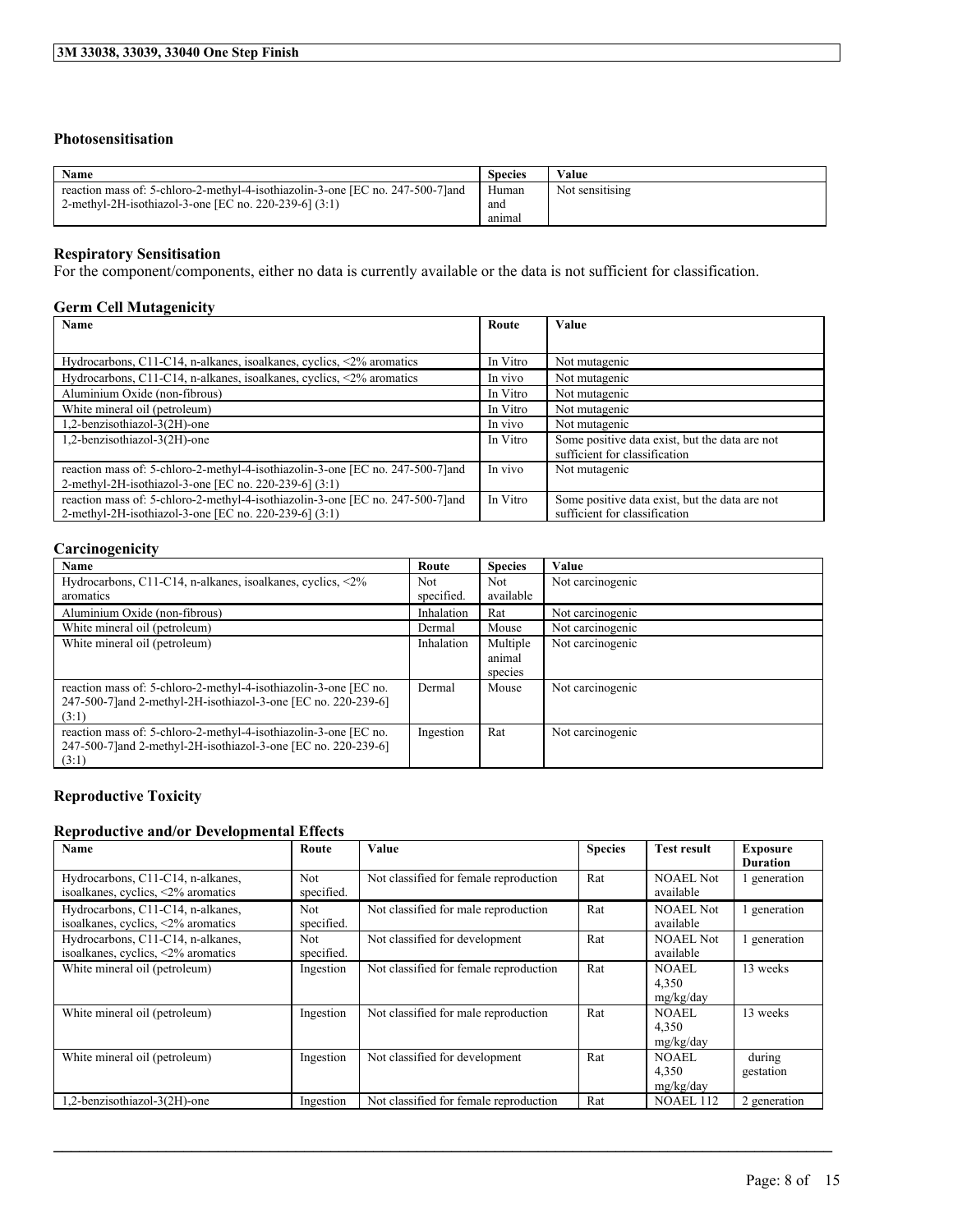|                                                                                        |           |                                        |     | mg/kg/day             |               |
|----------------------------------------------------------------------------------------|-----------|----------------------------------------|-----|-----------------------|---------------|
| 1,2-benzisothiazol-3(2H)-one                                                           | Ingestion | Not classified for male reproduction   | Rat | <b>NOAEL 112</b>      | 2 generation  |
|                                                                                        |           |                                        |     | mg/kg/day             |               |
| 1,2-benzisothiazol-3(2H)-one                                                           | Ingestion | Not classified for development         | Rat | <b>NOAEL 112</b>      | 2 generation  |
|                                                                                        |           |                                        |     | mg/kg/day             |               |
| reaction mass of: 5-chloro-2-methyl-4-<br>isothiazolin-3-one [EC no. 247-500-7] and    | Ingestion | Not classified for female reproduction | Rat | NOAEL 10<br>mg/kg/day | 2 generation  |
| 2-methyl-2H-isothiazol-3-one [EC no. 220-                                              |           |                                        |     |                       |               |
| $239-6$ ] $(3:1)$                                                                      |           |                                        |     |                       |               |
| reaction mass of: 5-chloro-2-methyl-4-                                                 | Ingestion | Not classified for male reproduction   | Rat | NOAEL 10              | 2 generation  |
| isothiazolin-3-one [EC no. 247-500-7] and<br>2-methyl-2H-isothiazol-3-one [EC no. 220- |           |                                        |     | mg/kg/day             |               |
| $239-6$ ] $(3:1)$                                                                      |           |                                        |     |                       |               |
| reaction mass of: 5-chloro-2-methyl-4-                                                 | Ingestion | Not classified for development         | Rat | NOAEL 15              | during        |
| isothiazolin-3-one [EC no. 247-500-7] and                                              |           |                                        |     | mg/kg/day             | organogenesis |
| 2-methyl-2H-isothiazol-3-one [EC no. 220-                                              |           |                                        |     |                       |               |
| $239-6$ ] $(3:1)$                                                                      |           |                                        |     |                       |               |

#### **Target Organ(s)**

#### **Specific Target Organ Toxicity - single exposure**

| Name                        | Route      | Target Organ(s)        | Value                             | <b>Species</b> | <b>Test result</b> | <b>Exposure</b> |
|-----------------------------|------------|------------------------|-----------------------------------|----------------|--------------------|-----------------|
|                             |            |                        |                                   |                |                    | <b>Duration</b> |
| 1,2-benzisothiazol-3(2H)-   | Inhalation | respiratory irritation | Some positive data exist, but the | similar        | <b>NOAEL Not</b>   |                 |
| one                         |            |                        | data are not sufficient for       | health         | available          |                 |
|                             |            |                        | classification                    | hazards        |                    |                 |
| reaction mass of: 5-chloro- | Inhalation | respiratory irritation | Some positive data exist, but the | similar        | <b>NOAEL Not</b>   |                 |
| 2-methyl-4-isothiazolin-3-  |            |                        | data are not sufficient for       | health         | available          |                 |
| one [EC no. 247-500-7] and  |            |                        | classification                    | hazards        |                    |                 |
| 2-methyl-2H-isothiazol-3-   |            |                        |                                   |                |                    |                 |
| one [EC no. 220-239-6]      |            |                        |                                   |                |                    |                 |
| (3:1)                       |            |                        |                                   |                |                    |                 |

#### **Specific Target Organ Toxicity - repeated exposure**

| Name                              | Route      | <b>Target Organ(s)</b>                                                                       | Value                                                                              | <b>Species</b> | <b>Test result</b>                 | <b>Exposure</b><br><b>Duration</b> |
|-----------------------------------|------------|----------------------------------------------------------------------------------------------|------------------------------------------------------------------------------------|----------------|------------------------------------|------------------------------------|
| Aluminium Oxide (non-<br>fibrous) | Inhalation | pneumoconiosis                                                                               | Some positive data exist, but the<br>data are not sufficient for<br>classification | Human          | <b>NOAEL Not</b><br>available      | occupational<br>exposure           |
| Aluminium Oxide (non-<br>fibrous) | Inhalation | pulmonary fibrosis                                                                           | Not classified                                                                     | Human          | <b>NOAEL Not</b><br>available      | occupational<br>exposure           |
| White mineral oil<br>(petroleum)  | Ingestion  | hematopoietic<br>system                                                                      | Not classified                                                                     | Rat            | <b>NOAEL</b><br>1,381<br>mg/kg/day | 90 days                            |
| White mineral oil<br>(petroleum)  | Ingestion  | liver $\vert$ immune<br>system                                                               | Not classified                                                                     | Rat            | <b>NOAEL</b><br>1,336<br>mg/kg/day | 90 days                            |
| 1,2-benzisothiazol-3(2H)-<br>one  | Ingestion  | liver   hematopoietic<br>system $ $ eyes<br>kidney and/or<br>bladder   respiratory<br>system | Not classified                                                                     | Rat            | <b>NOAEL 322</b><br>mg/kg/day      | 90 days                            |
| 1,2-benzisothiazol-3(2H)-<br>one  | Ingestion  | heart   endocrine<br>system   nervous<br>system                                              | Not classified                                                                     | Rat            | <b>NOAEL 150</b><br>mg/kg/day      | 28 days                            |

#### **Aspiration Hazard**

| $\rightarrow$ $\rightarrow$<br>Name                                                       | ⁄ alue               |
|-------------------------------------------------------------------------------------------|----------------------|
| $2\%$<br>aromatics<br>isoalkanes.<br>Hydrocarbons.<br>evelies.<br>n-alkanes<br>$\epsilon$ | hazard<br>Aspiration |
| <b>WWW.</b><br>(petroleum)<br>mineral<br>01l<br>'hite                                     | Aspiration<br>hazard |

Please contact the address or phone number listed on the first page of the SDS for additional toxicological information **on this material and/or its components.**

 $\mathcal{L}_\mathcal{L} = \mathcal{L}_\mathcal{L} = \mathcal{L}_\mathcal{L} = \mathcal{L}_\mathcal{L} = \mathcal{L}_\mathcal{L} = \mathcal{L}_\mathcal{L} = \mathcal{L}_\mathcal{L} = \mathcal{L}_\mathcal{L} = \mathcal{L}_\mathcal{L} = \mathcal{L}_\mathcal{L} = \mathcal{L}_\mathcal{L} = \mathcal{L}_\mathcal{L} = \mathcal{L}_\mathcal{L} = \mathcal{L}_\mathcal{L} = \mathcal{L}_\mathcal{L} = \mathcal{L}_\mathcal{L} = \mathcal{L}_\mathcal{L}$ 

#### **11.2. Information on other hazards**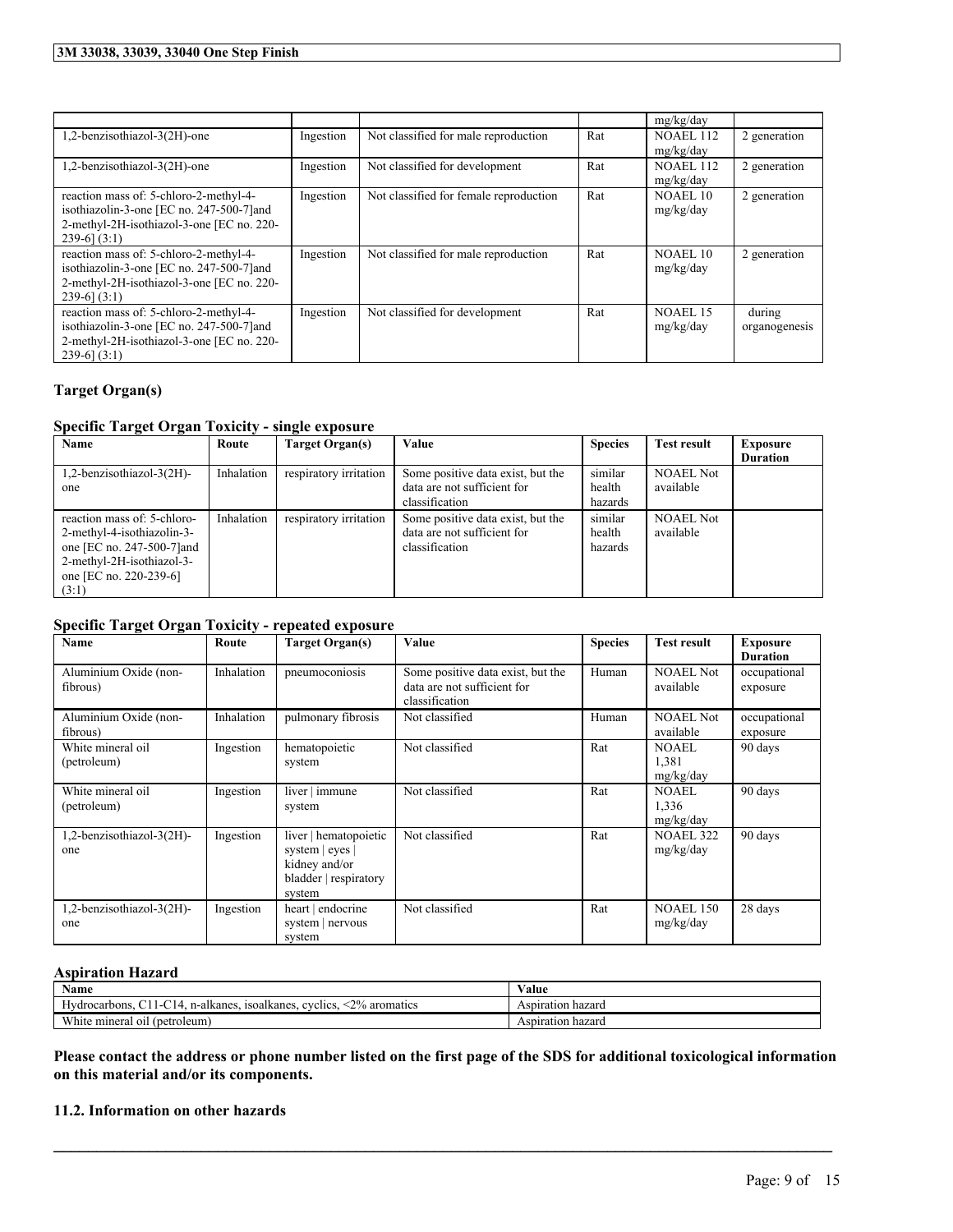This material does not contain any substances that are assessed to be an endocrine disruptor for human health.

### **SECTION 12: Ecological information**

The information below may not agree with the EU material classification in Section 2 and/or the ingredient classifications in Section 3 if specific ingredient classifications are mandated by a competent authority. In addition, statements and data presented in Section 12 are based on UN GHS calculation rules and classifications derived from **3M assessments.**

#### **12.1. Toxicity**

No product test data available.

| <b>Material</b>                     | CAS#            | Organism         | <b>Type</b>  | <b>Exposure</b> | <b>Test endpoint Test result</b> |                       |
|-------------------------------------|-----------------|------------------|--------------|-----------------|----------------------------------|-----------------------|
| Aluminium Oxide                     | 1344-28-1       |                  | Experimental | 96 hours        | LC50                             | $>100$ mg/l           |
| (non-fibrous)                       |                 |                  |              |                 |                                  |                       |
| Aluminium Oxide                     | 1344-28-1       | Green algae      | Experimental | 72 hours        | <b>EC50</b>                      | $>100$ mg/l           |
| (non-fibrous)                       |                 |                  |              |                 |                                  |                       |
| Aluminium Oxide                     | 1344-28-1       | Water flea       | Experimental | 48 hours        | LC50                             | $>100$ mg/l           |
| (non-fibrous)                       |                 |                  |              |                 |                                  |                       |
| Aluminium Oxide                     | 1344-28-1       | Green algae      | Experimental | 72 hours        | <b>NOEC</b>                      | $>100$ mg/l           |
| (non-fibrous)                       |                 |                  |              |                 |                                  |                       |
| Hydrocarbons, C11-                  | $926 - 141 - 6$ | Green Algae      | Experimental | 72 hours        | <b>EL50</b>                      | $>1,000 \text{ mg/l}$ |
| C14, n-alkanes,                     |                 |                  |              |                 |                                  |                       |
| isoalkanes, cyclics,                |                 |                  |              |                 |                                  |                       |
| <2% aromatics<br>Hydrocarbons, C11- | 926-141-6       | Rainbow trout    | Experimental | 96 hours        | <b>LL50</b>                      | $>1,000$ mg/l         |
| C14, n-alkanes,                     |                 |                  |              |                 |                                  |                       |
| isoalkanes, cyclics,                |                 |                  |              |                 |                                  |                       |
| <2% aromatics                       |                 |                  |              |                 |                                  |                       |
| Hydrocarbons, C11-                  | 926-141-6       | Water flea       | Experimental | 48 hours        | <b>EL50</b>                      | $>1,000 \text{ mg/l}$ |
| C14, n-alkanes,                     |                 |                  |              |                 |                                  |                       |
| isoalkanes, cyclics,                |                 |                  |              |                 |                                  |                       |
| <2% aromatics                       |                 |                  |              |                 |                                  |                       |
| Hydrocarbons, C11-                  | 926-141-6       | Green Algae      | Experimental | 72 hours        | <b>NOEL</b>                      | $1,000$ mg/l          |
| C14, n-alkanes,                     |                 |                  |              |                 |                                  |                       |
| isoalkanes, cyclics,                |                 |                  |              |                 |                                  |                       |
| <2% aromatics                       |                 |                  |              |                 |                                  |                       |
| White mineral oil                   | 8042-47-5       | Water flea       | Estimated    | 48 hours        | <b>EL50</b>                      | $>100$ mg/l           |
| (petroleum)                         |                 |                  |              |                 |                                  |                       |
| White mineral oil                   | 8042-47-5       | Bluegill         | Experimental | 96 hours        | LL50                             | $>100$ mg/l           |
| (petroleum)                         |                 |                  |              |                 |                                  |                       |
| White mineral oil                   | 8042-47-5       | Green algae      | Estimated    | 72 hours        | <b>NOEL</b>                      | $100$ mg/l            |
| (petroleum)<br>White mineral oil    |                 |                  |              |                 |                                  |                       |
| (petroleum)                         | 8042-47-5       | Water flea       | Estimated    | 21 days         | <b>NOEL</b>                      | $>100$ mg/l           |
| 1,2-benzisothiazol-                 | 2634-33-5       | Green algae      | Experimental | 72 hours        | <b>EC50</b>                      | $0.11$ mg/l           |
| $3(2H)$ -one                        |                 |                  |              |                 |                                  |                       |
| 1,2-benzisothiazol-                 | 2634-33-5       | Pacific oyster   | Experimental | 48 hours        | <b>EC50</b>                      | $0.062$ mg/l          |
| $3(2H)$ -one                        |                 |                  |              |                 |                                  |                       |
| 1,2-benzisothiazol-                 | 2634-33-5       | Rainbow trout    | Experimental | 96 hours        | LC50                             | $1.6$ mg/l            |
| $3(2H)$ -one                        |                 |                  |              |                 |                                  |                       |
| 1,2-benzisothiazol-                 | 2634-33-5       | Water flea       | Experimental | 48 hours        | <b>EC50</b>                      | $2.9$ mg/l            |
| $3(2H)$ -one                        |                 |                  |              |                 |                                  |                       |
| 1,2-benzisothiazol-                 | 2634-33-5       | Green algae      | Experimental | 72 hours        | <b>NOEC</b>                      | $0.0403$ mg/l         |
| $3(2H)$ -one                        |                 |                  |              |                 |                                  |                       |
| 1,2-benzisothiazol-                 | $2634 - 33 - 5$ | Bobwhite quail   | Experimental | 14 days         | LD50                             | 617 mg per kg of      |
| $3(2H)$ -one                        |                 |                  |              |                 |                                  | bodyweight            |
| reaction mass of: 5-                | 55965-84-9      | Activated sludge | Experimental | 3 hours         | $\overline{\text{NOE}}$ C        | $0.91$ mg/l           |
| chloro-2-methyl-4-                  |                 |                  |              |                 |                                  |                       |
| isothiazolin-3-one [EC              |                 |                  |              |                 |                                  |                       |
| no. 247-500-7]and 2-                |                 |                  |              |                 |                                  |                       |
| methyl-2H-isothiazol-               |                 |                  |              |                 |                                  |                       |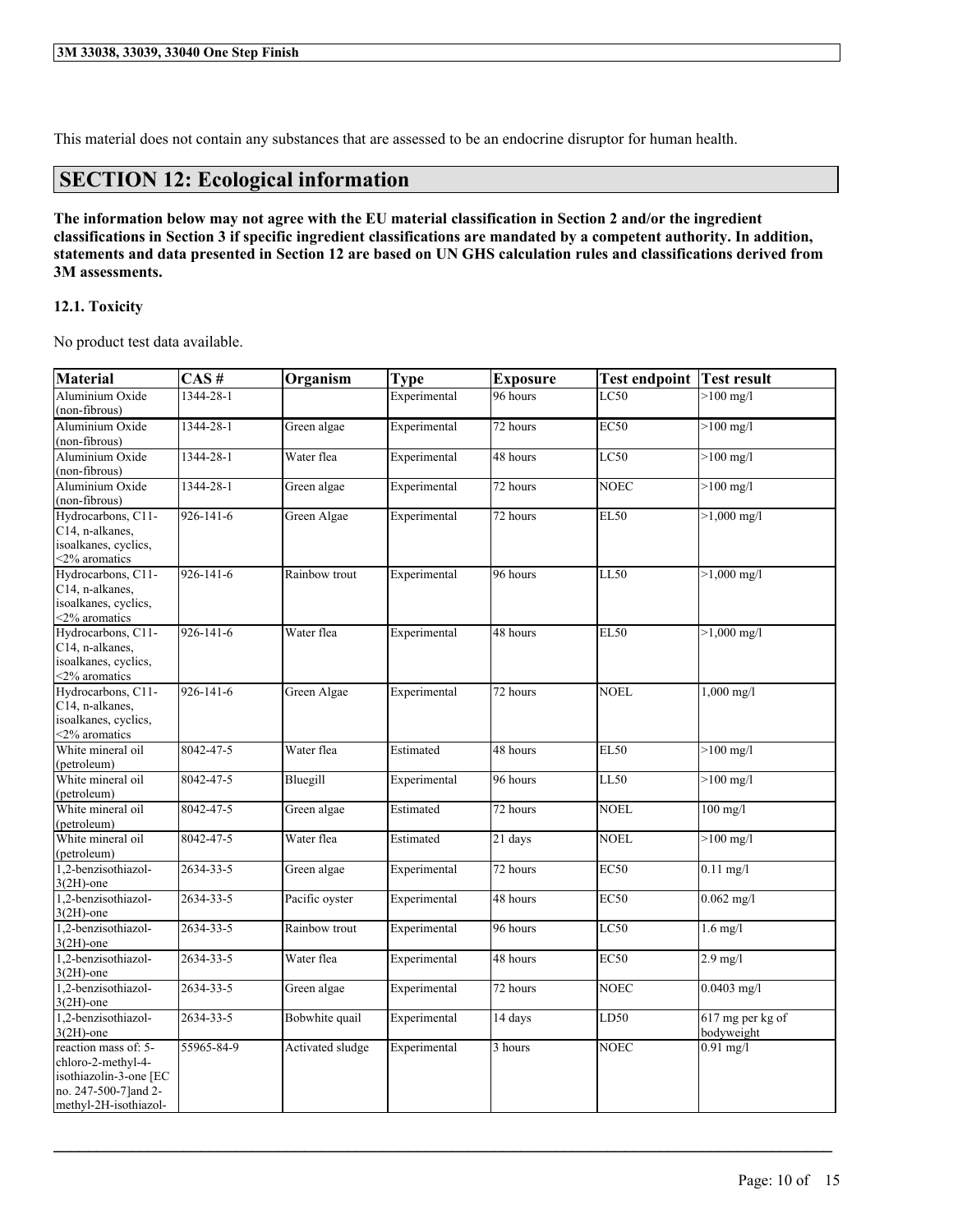| 3-one [EC no. 220-239-<br>6] (3:1)                                                                                                                           |            |                      |              |          |             |                |
|--------------------------------------------------------------------------------------------------------------------------------------------------------------|------------|----------------------|--------------|----------|-------------|----------------|
| reaction mass of: 5-<br>chloro-2-methyl-4-<br>isothiazolin-3-one [EC<br>no. 247-500-7] and 2-<br>methyl-2H-isothiazol-<br>3-one [EC no. 220-239-<br>6] (3:1) | 55965-84-9 | Bacteria             | Experimental | 16 hours | <b>EC50</b> | $5.7$ mg/l     |
| reaction mass of: 5-<br>chloro-2-methyl-4-<br>isothiazolin-3-one [EC<br>no. 247-500-7] and 2-<br>methyl-2H-isothiazol-<br>3-one [EC no. 220-239-<br>6] (3:1) | 55965-84-9 | Copepods             | Experimental | 48 hours | <b>EC50</b> | $0.007$ mg/l   |
| reaction mass of: 5-<br>chloro-2-methyl-4-<br>isothiazolin-3-one [EC<br>no. 247-500-7] and 2-<br>methyl-2H-isothiazol-<br>3-one [EC no. 220-239-<br>6] (3:1) | 55965-84-9 | Diatom               | Experimental | 72 hours | <b>EC50</b> | $0.0199$ mg/l  |
| reaction mass of: 5-<br>chloro-2-methyl-4-<br>isothiazolin-3-one [EC<br>no. 247-500-7] and 2-<br>methyl-2H-isothiazol-<br>3-one [EC no. 220-239-<br>6] (3:1) | 55965-84-9 | Green Algae          | Experimental | 72 hours | <b>EC50</b> | $0.027$ mg/l   |
| reaction mass of: 5-<br>chloro-2-methyl-4-<br>isothiazolin-3-one [EC<br>no. 247-500-7] and 2-<br>methyl-2H-isothiazol-<br>3-one [EC no. 220-239-<br>6(3:1)   | 55965-84-9 | Rainbow trout        | Experimental | 96 hours | LC50        | $0.19$ mg/l    |
| reaction mass of: 5-<br>chloro-2-methyl-4-<br>isothiazolin-3-one [EC<br>no. 247-500-7]and 2-<br>methyl-2H-isothiazol-<br>3-one [EC no. 220-239-<br>6] (3:1)  | 55965-84-9 | Sheepshead<br>Minnow | Experimental | 96 hours | LC50        | $0.3$ mg/l     |
| reaction mass of: 5-<br>chloro-2-methyl-4-<br>isothiazolin-3-one [EC<br>no. 247-500-7] and 2-<br>methyl-2H-isothiazol-<br>3-one [EC no. 220-239-<br>6(3:1)   | 55965-84-9 | Water flea           | Experimental | 48 hours | <b>EC50</b> | $0.099$ mg/l   |
| reaction mass of: 5-<br>chloro-2-methyl-4-<br>isothiazolin-3-one [EC<br>no. 247-500-7]and 2-<br>methyl-2H-isothiazol-<br>3-one [EC no. 220-239-<br>6] (3:1)  | 55965-84-9 | Diatom               | Experimental | 48 hours | <b>NOEC</b> | $0.00049$ mg/l |
| reaction mass of: 5-<br>chloro-2-methyl-4-<br>isothiazolin-3-one [EC<br>no. 247-500-7] and 2-<br>methyl-2H-isothiazol-<br>3-one [EC no. 220-239-<br>6] (3:1) | 55965-84-9 | Fathead minnow       | Experimental | 36 days  | <b>NOEL</b> | $0.02$ mg/l    |
| reaction mass of: 5-<br>chloro-2-methyl-4-<br>isothiazolin-3-one [EC<br>no. 247-500-7] and 2-                                                                | 55965-84-9 | Green Algae          | Experimental | 72 hours | <b>NOEC</b> | $0.004$ mg/l   |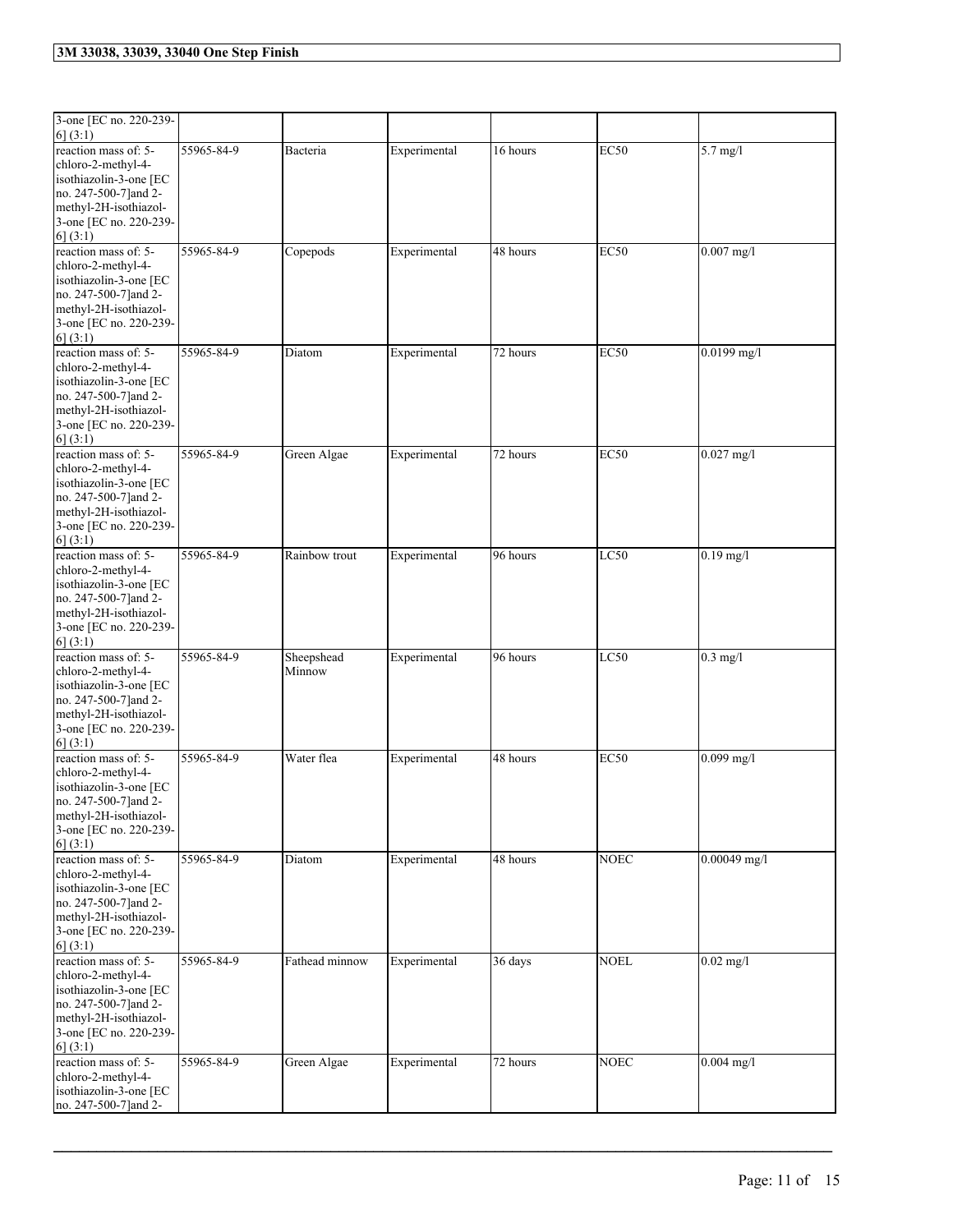| methyl-2H-isothiazol-<br>3-one [EC no. 220-239-]<br>[6] (3:1)                                                                                                 |            |            |              |         |             |                      |
|---------------------------------------------------------------------------------------------------------------------------------------------------------------|------------|------------|--------------|---------|-------------|----------------------|
| reaction mass of: 5-<br>chloro-2-methyl-4-<br>isothiazolin-3-one [EC<br>no. 247-500-7 and 2-<br>methyl-2H-isothiazol-<br>3-one [EC no. 220-239-]<br>[6] (3:1) | 55965-84-9 | Water flea | Experimental | 21 days | <b>NOEC</b> | $0.004 \text{ mg/l}$ |

### **12.2. Persistence and degradability**

| <b>Material</b>                                                                                                                                         | CAS Nbr         | <b>Test type</b>                  | <b>Duration</b> | <b>Study Type</b>                | <b>Test result</b>                                                                              | <b>Protocol</b>                                  |
|---------------------------------------------------------------------------------------------------------------------------------------------------------|-----------------|-----------------------------------|-----------------|----------------------------------|-------------------------------------------------------------------------------------------------|--------------------------------------------------|
| Aluminium Oxide (non-<br>fibrous)                                                                                                                       | 1344-28-1       | Data not availbl-<br>insufficient |                 |                                  | N/A                                                                                             |                                                  |
| Hydrocarbons, C11-C14, n-<br>alkanes, isoalkanes, cyclics,<br>$<$ 2% aromatics                                                                          | $926 - 141 - 6$ | Experimental<br>Biodegradation    | 28 days         | <b>BOD</b>                       | 69 %<br><b>BOD/ThBOD</b>                                                                        | OECD 301F - Manometric<br>respirometry           |
| White mineral oil<br>(petroleum)                                                                                                                        | 8042-47-5       | Experimental<br>Biodegradation    | 28 days         | CO <sub>2</sub> evolution        | $0\%$ weight                                                                                    | OECD 301B - Modified<br>sturm or CO <sub>2</sub> |
| 1,2-benzisothiazol-3(2H)-<br>one                                                                                                                        | 2634-33-5       | Experimental<br>Biodegradation    | 28 days         | <b>BOD</b>                       | $0\%$<br><b>BOD/ThBOD</b>                                                                       | OECD 301C - MITI test (I)                        |
| reaction mass of: 5-chloro-<br>2-methyl-4-isothiazolin-3-<br>one [EC no. 247-500-7] and<br>2-methyl-2H-isothiazol-3-<br>one [EC no. 220-239-6]<br>(3:1) | 55965-84-9      | Estimated<br>Photolysis           |                 | Photolytic half-life<br>(in air) | 1.2 days (t $1/2$ )                                                                             | Non-standard method                              |
| reaction mass of: 5-chloro-<br>2-methyl-4-isothiazolin-3-<br>one [EC no. 247-500-7] and<br>2-methyl-2H-isothiazol-3-<br>one [EC no. 220-239-6]<br>(3:1) | 55965-84-9      | Experimental<br>Hydrolysis        |                 | Hydrolytic half-life             | $> 60$ days (t)<br>1/2)                                                                         | Non-standard method                              |
| reaction mass of: 5-chloro-<br>2-methyl-4-isothiazolin-3-<br>one [EC no. 247-500-7] and<br>2-methyl-2H-isothiazol-3-<br>one [EC no. 220-239-6]<br>(3:1) | 55965-84-9      | Estimated<br>Biodegradation       | 29 days         | CO <sub>2</sub> evolution        | 62 %CO2<br>evolution/THC<br>O <sub>2</sub> evolution<br>(does not pass)<br>$10$ -day<br>window) | OECD 301B - Modified<br>Isturm or CO2            |

### **12.3 : Bioaccumulative potential**

| <b>Material</b>                                                                                                                                         | Cas No.     | <b>Test type</b>                                            | <b>Duration</b> | <b>Study Type</b>                | <b>Test result</b> | Protocol                                                         |
|---------------------------------------------------------------------------------------------------------------------------------------------------------|-------------|-------------------------------------------------------------|-----------------|----------------------------------|--------------------|------------------------------------------------------------------|
| Aluminium Oxide (non-<br>fibrous)                                                                                                                       | 1344-28-1   | Data not available<br>or insufficient for<br>classification | N/A             | N/A                              | N/A                | N/A                                                              |
| Hydrocarbons, C11-C14, n- 926-141-6<br>alkanes, isoalkanes,<br>evelies, $\leq 2\%$ aromatics                                                            |             | Data not available<br>or insufficient for<br>classification | N/A             | N/A                              | N/A                | N/A                                                              |
| White mineral oil<br>(petroleum)                                                                                                                        | 8042-47-5   | Data not available<br>or insufficient for<br>classification | N/A             | N/A                              | N/A                | N/A                                                              |
| 1,2-benzisothiazol-3(2H)-<br>one                                                                                                                        | 2634-33-5   | Experimental BCF - 56 days<br>Bluegill                      |                 | Bioaccumulation<br>factor        | 6.62               | similar to OECD 305                                              |
| 1,2-benzisothiazol-3(2H)-<br>one                                                                                                                        | 2634-33-5   | Experimental<br>Bioconcentration                            |                 | Log Kow                          | 1.45               | OECD 107 log Kow shke<br>flsk mtd                                |
| reaction mass of: 5-chloro-<br>2-methyl-4-isothiazolin-3-<br>one [EC no. 247-500-7] and<br>2-methyl-2H-isothiazol-3-<br>one [EC no. 220-239-6]<br>(3:1) | 155965-84-9 | <b>Estimated BCF -</b><br>Bluegill                          | 28 days         | <b>Bioaccumulation</b><br>factor | 54                 | <b>OECD 305E -</b><br>Bioaccumulation flow-<br>through fish test |

 $\mathcal{L}_\mathcal{L} = \mathcal{L}_\mathcal{L} = \mathcal{L}_\mathcal{L} = \mathcal{L}_\mathcal{L} = \mathcal{L}_\mathcal{L} = \mathcal{L}_\mathcal{L} = \mathcal{L}_\mathcal{L} = \mathcal{L}_\mathcal{L} = \mathcal{L}_\mathcal{L} = \mathcal{L}_\mathcal{L} = \mathcal{L}_\mathcal{L} = \mathcal{L}_\mathcal{L} = \mathcal{L}_\mathcal{L} = \mathcal{L}_\mathcal{L} = \mathcal{L}_\mathcal{L} = \mathcal{L}_\mathcal{L} = \mathcal{L}_\mathcal{L}$ 

#### **12.4. Mobility in soil**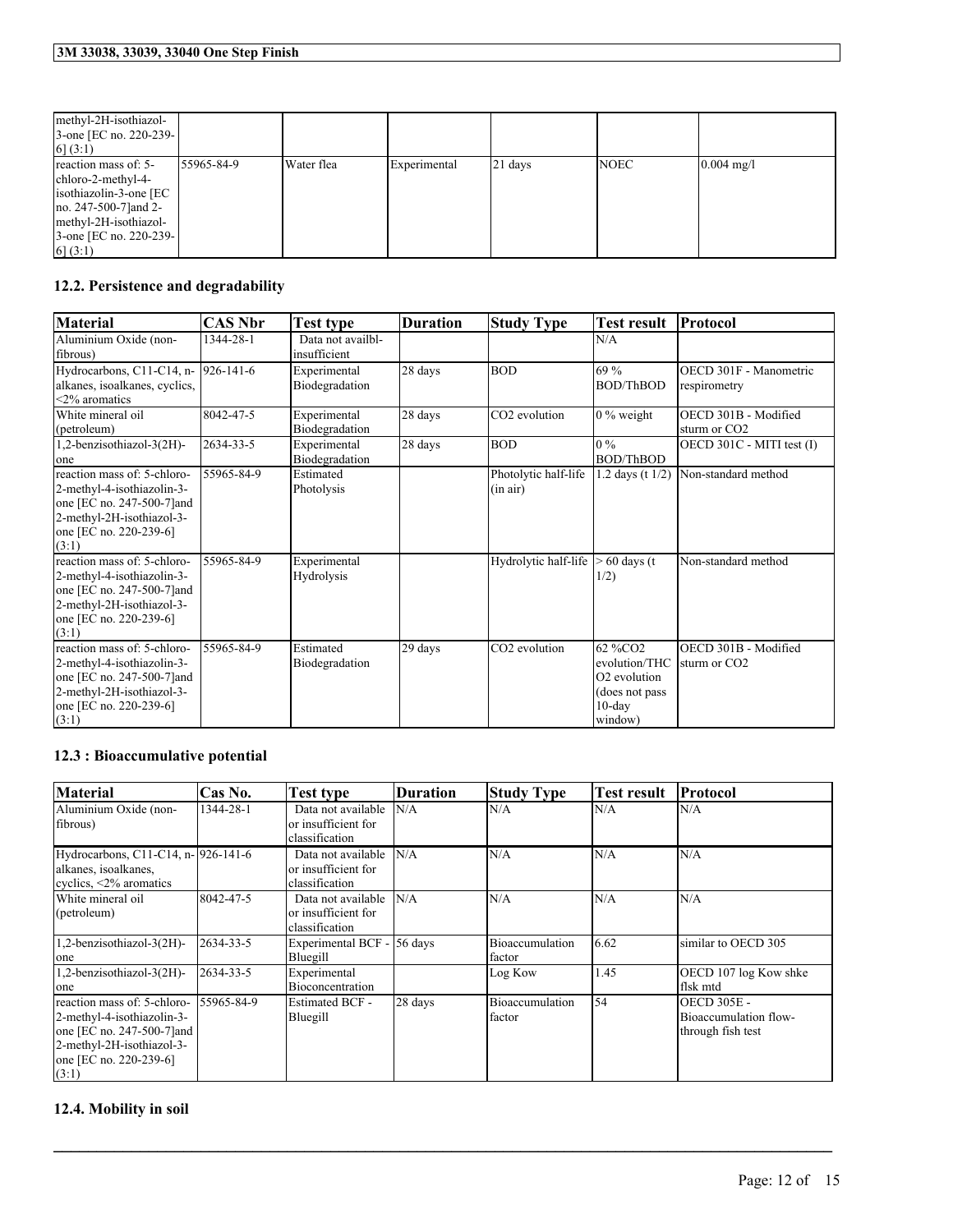| <b>Material</b>                  | Cas No.          | <b>Test type</b> | <b>Study Type</b> | Test result            | Protocol                                  |
|----------------------------------|------------------|------------------|-------------------|------------------------|-------------------------------------------|
| $1,2$ -benzisothiazol-3 $(2H)$ - | $12634 - 33 - 5$ | Experimental     | <b>Koc</b>        |                        | ERROR: Length [OECD 121 Estim. of Koc by] |
| one                              |                  | Mobility in Soil |                   | cannot be greater HPLC |                                           |
|                                  |                  |                  |                   | than the length of     |                                           |
|                                  |                  |                  |                   | the string.            |                                           |

#### **12.5. Results of the PBT and vPvB assessment**

This material does not contain any substances that are assessed to be a PBT or vPvB

#### **12.6. Endocrine disrupting properties**

This material does not contain any substances that are assessed to be an endocrine disruptor for environmental effects

#### **12.7. Other adverse effects**

No information available.

### **SECTION 13: Disposal considerations**

#### **13.1 Waste treatment methods**

Dispose of contents/ container in accordance with the local/regional/national/international regulations.

Dispose of waste product in a permitted industrial waste facility. As a disposal alternative, incinerate in a permitted waste incineration facility. Proper destruction may require the use of additional fuel during incineration processes. Empty drums/barrels/containers used for transporting and handling hazardous chemicals (chemical substances/mixtures/preparations classified as Hazardous as per applicable regulations) shall be considered, stored, treated  $\&$  disposed of as hazardous wastes unless otherwise defined by applicable waste regulations. Consult with the respective regulating authorities to determine the available treatment and disposal facilities.

The coding of a waste stream is based on the application of the product by the consumer. Since this is out of the control of 3M, no waste code(s) for products after use will be provided. Please refer to the European Waste Code (EWC - 2000/532/EC and amendments) to assign the correct waste code to your waste stream. Ensure national and/or regional regulations are complied with and always use a licensed waste contractor.

#### **EU waste code (product as sold)**

070104\* Other organic solvents, washing liquids and mother liquors

### **SECTION 14: Transportation information**

Not hazardous for transportation.

|                                    | Ground<br><b>Transport</b><br>(ADR) | <b>Air Transport (IATA)</b> | <b>Marine</b><br><b>Transport</b><br>(IMDG) |
|------------------------------------|-------------------------------------|-----------------------------|---------------------------------------------|
| 14.1 UN number                     | No data available.                  | No data available.          | No data available.                          |
| 14.2 UN proper shipping<br>name    | No data available.                  | No data available.          | No data available.                          |
| 14.3 Transport hazard<br>class(es) | No data available.                  | No data available.          | No data available.                          |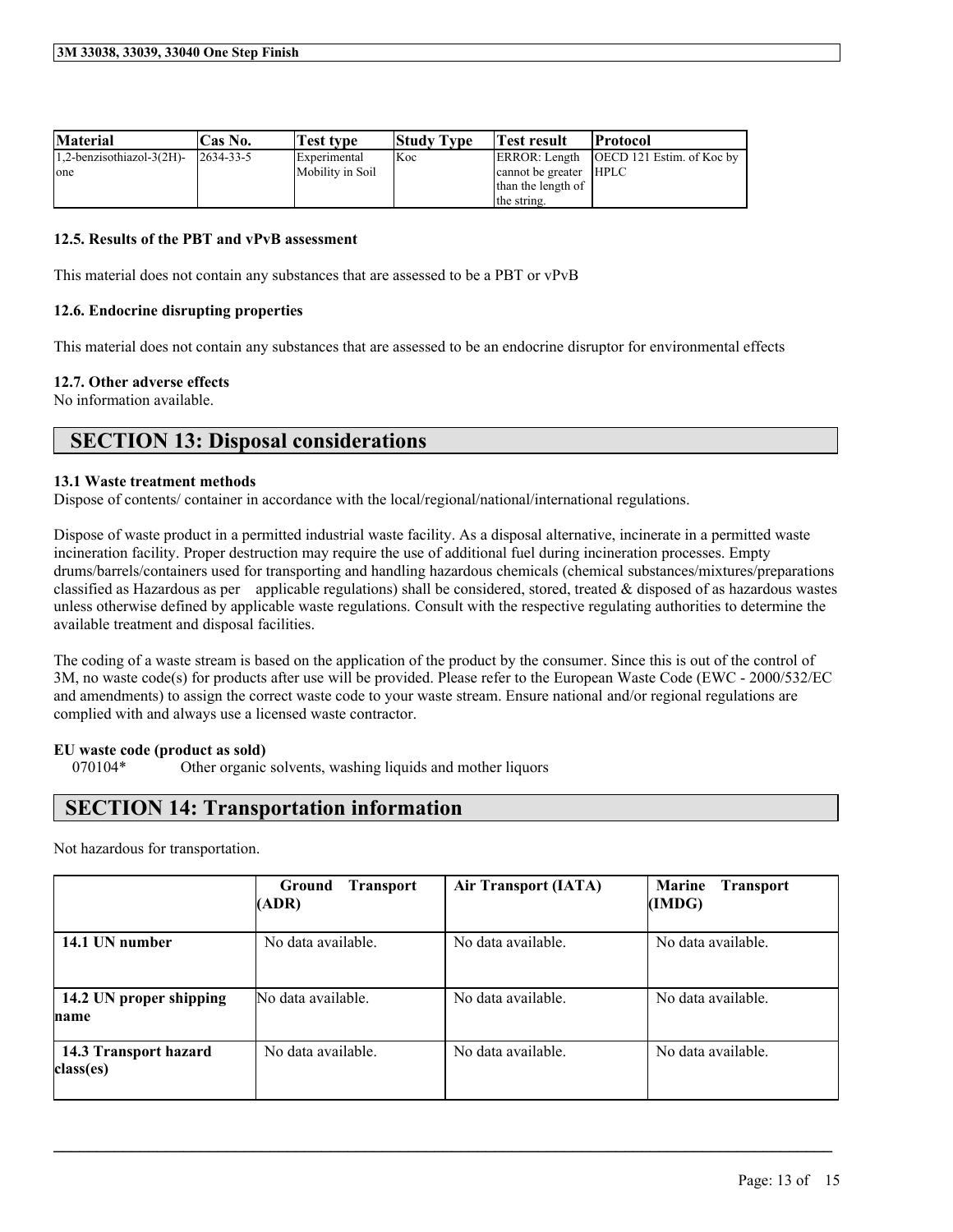| 14.4 Packing group                                                              | No data available.                                                           | No data available.                                                           | No data available.                                                           |
|---------------------------------------------------------------------------------|------------------------------------------------------------------------------|------------------------------------------------------------------------------|------------------------------------------------------------------------------|
| <b>14.5 Environmental hazards</b>                                               | No data available.                                                           | No data available.                                                           | No data available.                                                           |
| 14.6 Special precautions for<br>user                                            | Please refer to the other<br>sections of the SDS for<br>further information. | Please refer to the other<br>sections of the SDS for further<br>information. | Please refer to the other<br>sections of the SDS for<br>further information. |
| 14.7 Transport in bulk<br>according to Annex II of<br>Marpol 73/78 and IBC Code | No data available.                                                           | No data available.                                                           | No data available.                                                           |
| <b>Control Temperature</b>                                                      | No data available.                                                           | No data available.                                                           | No data available.                                                           |
| <b>Emergency Temperature</b>                                                    | No data available.                                                           | No data available.                                                           | No data available.                                                           |
| <b>ADR Tunnel Code</b>                                                          | No data available.                                                           | Not applicable.                                                              | No data available.                                                           |
| <b>ADR Classification Code</b>                                                  | No data available.                                                           | No data available.                                                           | No data available.                                                           |
| <b>ADR Transport Category</b>                                                   | No data available.                                                           | No data available.                                                           | No data available.                                                           |
| <b>ADR Multiplier</b>                                                           | No data available.                                                           | No data available.                                                           | No data available.                                                           |
| <b>IMDG Segregation Code</b>                                                    | No data available.                                                           | No data available.                                                           | No data available.                                                           |

Please contact the address or phone number listed on the first page of the SDS for additional information on the transport/shipment of the material by rail (RID) or inland waterways (ADN).

### **SECTION 15: Regulatory information**

**15.1. Safety, health and environmental regulations/legislation specific for the substance or mixture**

#### **Global inventory status**

Contact 3M for more information.

#### **15.2. Chemical Safety Assessment**

A chemical safety assessment has not been carried out for this substance/mixture in accordance with Regulation (EC) No 1907/2006, as amended.

 $\mathcal{L}_\mathcal{L} = \mathcal{L}_\mathcal{L} = \mathcal{L}_\mathcal{L} = \mathcal{L}_\mathcal{L} = \mathcal{L}_\mathcal{L} = \mathcal{L}_\mathcal{L} = \mathcal{L}_\mathcal{L} = \mathcal{L}_\mathcal{L} = \mathcal{L}_\mathcal{L} = \mathcal{L}_\mathcal{L} = \mathcal{L}_\mathcal{L} = \mathcal{L}_\mathcal{L} = \mathcal{L}_\mathcal{L} = \mathcal{L}_\mathcal{L} = \mathcal{L}_\mathcal{L} = \mathcal{L}_\mathcal{L} = \mathcal{L}_\mathcal{L}$ 

### **SECTION 16: Other information**